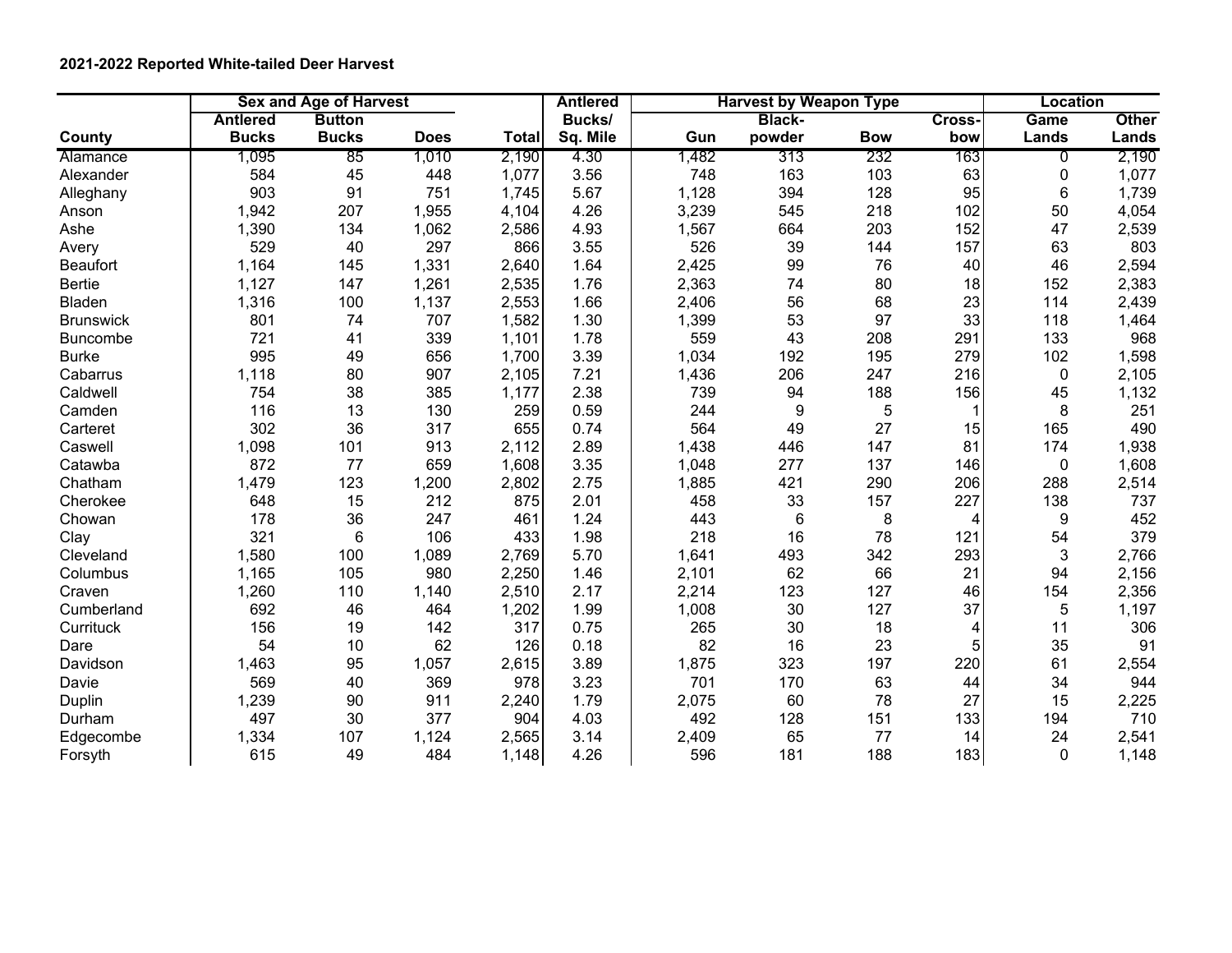## **2021-2022 Reported White-tailed Deer Harvest (continued)**

|                | <b>Sex and Age of Harvest</b> |                  |             |       | <b>Harvest by Weapon Type</b><br><b>Antlered</b> |       |               |            | Location       |                |              |
|----------------|-------------------------------|------------------|-------------|-------|--------------------------------------------------|-------|---------------|------------|----------------|----------------|--------------|
|                | <b>Antlered</b>               | <b>Button</b>    |             |       | Bucks/                                           |       | <b>Black-</b> |            | Cross-         | Game           | <b>Other</b> |
| County         | <b>Bucks</b>                  | <b>Bucks</b>     | <b>Does</b> | Total | Sq. Mile                                         | Gun   | powder        | <b>Bow</b> | bow            | Lands          | Lands        |
| Franklin       | 1,073                         | 102              | 908         | 2,083 | 2.72                                             | 1,872 | 67            | 89         | 55             | 6              | 2,077        |
| Gaston         | 1,009                         | 91               | 925         | 2,025 | 6.78                                             | 1,046 | 295           | 291        | 393            | 0              | 2,025        |
| Gates          | 490                           | 85               | 541         | 1,116 | 1.57                                             | 1,059 | 23            | 31         | 3              | 39             | 1,077        |
| Graham         | 72                            | $\mathbf 0$      | 8           | 80    | 0.27                                             | 68    | $\mathbf 1$   | 8          | 3              | 57             | 23           |
| Granville      | 1,319                         | 131              | 1,108       | 2,558 | 3.08                                             | 1,689 | 484           | 240        | 145            | 141            | 2,417        |
| Greene         | 566                           | 41               | 514         | 1,121 | 2.41                                             | 1,030 | 30            | 51         | 10             | 0              | 1,121        |
| Guilford       | 1,212                         | 92               | 980         | 2,284 | 4.38                                             | 1,392 | 349           | 330        | 213            | $\Omega$       | 2,284        |
| <b>Halifax</b> | 1,590                         | 178              | 1,519       | 3,287 | 2.58                                             | 3,015 | 156           | 83         | 33             | 111            | 3,176        |
| Harnett        | 1,060                         | 92               | 768         | 1,920 | 2.12                                             | 1,653 | 71            | 140        | 56             | 3              | 1,917        |
| Haywood        | 359                           | 3                | 76          | 438   | 0.96                                             | 343   | 10            | 50         | 35             | 45             | 393          |
| Henderson      | 421                           | 5                | 148         | 574   | 1.89                                             | 347   | 11            | 108        | 108            | 48             | 526          |
| Hertford       | 633                           | 97               | 640         | 1,370 | 2.07                                             | 1,268 | 44            | 44         | 14             | 37             | 1,333        |
| Hoke           | 375                           | 22               | 224         | 621   | 1.16                                             | 529   | 26            | 51         | 15             | 21             | 600          |
| Hyde           | 397                           | 70               | 564         | 1,031 | 0.60                                             | 901   | 90            | 35         | 5              | 73             | 958          |
| Iredell        | 1,268                         | 95               | 895         | 2,258 | 3.05                                             | 1,489 | 408           | 192        | 169            | 0              | 2,258        |
| Jackson        | 316                           | $\boldsymbol{2}$ | 55          | 373   | 1.03                                             | 265   | 12            | 52         | 44             | 102            | 271          |
| Johnston       | 1,237                         | 76               | 847         | 2,160 | 2.00                                             | 1,870 | 60            | 158        | 72             | $\mathbf{0}$   | 2,160        |
| Jones          | 828                           | 68               | 746         | 1,642 | 1.87                                             | 1,552 | 57            | 22         | 11             | 141            | 1,501        |
| Lee            | 396                           | 18               | 292         | 706   | 2.54                                             | 484   | 104           | 72         | 46             | 27             | 679          |
| Lenoir         | 693                           | 62               | 528         | 1,283 | 2.09                                             | 1,180 | 39            | 55         | 9              | $\Omega$       | 1,283        |
| Lincoln        | 934                           | 91               | 755         | 1,780 | 5.25                                             | 1,125 | 306           | 190        | 159            | $\Omega$       | 1,780        |
| Macon          | 613                           | 11               | 195         | 819   | 1.46                                             | 451   | 50            | 144        | 174            | 173            | 646          |
| Madison        | 1,061                         | 49               | 422         | 1,532 | 3.03                                             | 926   | 53            | 280        | 273            | 118            | 1,414        |
| Martin         | 693                           | 73               | 755         | 1,521 | 1.70                                             | 1,456 | 38            | 21         | 6              | 72             | 1,449        |
| McDowell       | 573                           | 31               | 276         | 880   | 1.48                                             | 566   | 77            | 112        | 125            | 47             | 833          |
| Mecklenburg    | 520                           | 34               | 357         | 911   | 7.51                                             | 268   | 150           | 247        | 246            | 0              | 911          |
| Mitchell       | 558                           | 35               | 337         | 930   | 3.63                                             | 538   | 33            | 154        | 205            | 33             | 897          |
| Montgomery     | 1,731                         | 114              | 1,278       | 3,123 | 4.02                                             | 2,254 | 563           | 161        | 145            | 298            | 2,825        |
| Moore          | 1,632                         | 131              | 1,335       | 3,098 | 2.83                                             | 2,607 | 192           | 202        | 97             | 30             | 3,068        |
| Nash           | 850                           | 65               | 698         | 1,613 | 2.33                                             | 1,491 | 40            | 61         | 21             | 3              | 1,610        |
| New Hanover    | 79                            | 8                | 71          | 158   | 0.87                                             | 114   | 3             | 34         | $\overline{7}$ | $\overline{7}$ | 151          |
| Northampton    | 1,425                         | 191              | 1,560       | 3,176 | 2.96                                             | 2,936 | 167           | 57         | 16             | 62             | 3,114        |
| Onslow         | 1,041                         | 125              | 965         | 2,131 | 1.57                                             | 1,755 | 132           | 181        | 63             | 62             | 2,069        |
| Orange         | 1,007                         | 76               | 774         | 1,857 | 4.72                                             | 1,146 | 213           | 288        | 210            | $\overline{7}$ | 1,850        |